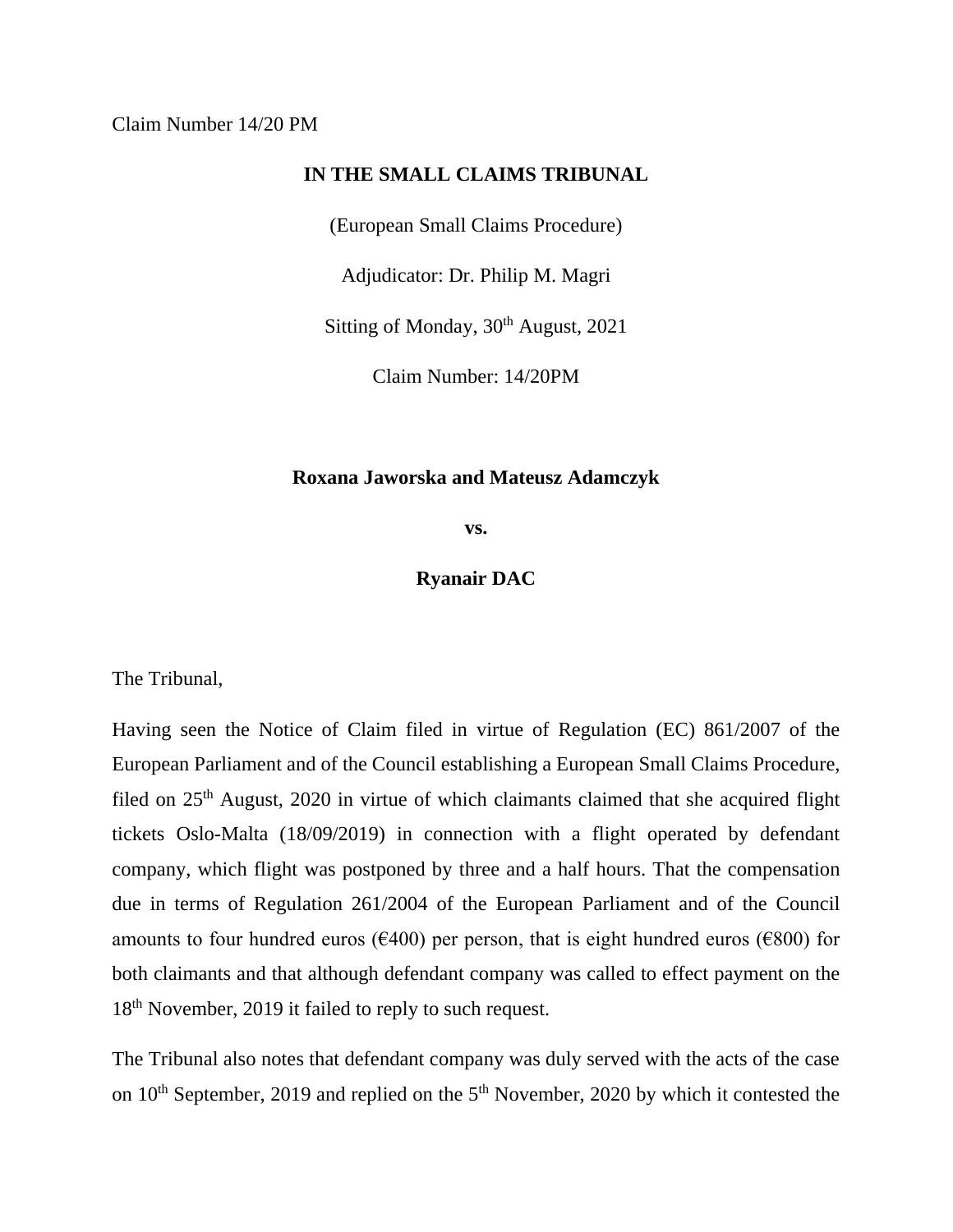above-mentioned claim by stating that "*the flight was delayed by a few hours for reasons beyond the control of defendant, due to extraordinary reasons resulting in aircraft sudden overspeed due to extremely high and abrupt winds, which required ad hoc and specialized servicing of the aircraft*". To this effect the defendant company also attached to its reply a description of events as explained by a flight operations control analyst (Doc. 'A' attached to the reply) and an engineering report relating to the technical problems sustained by the aircraft (Doc. 'B' attached to the reply) as well as copies of the delay alerts sent to passengers, compensation for refreshments pending the delay and evidence that applicants boarded the flight following the delay (Doc. C1- C5 attached to the reply).

The Tribunal:

Having seen the documents filed with the Notice of Claim, namely power of attorney, passenger confirmation and letter addressed to defendant company dated 18th November, 2019.

Having also considered the reply filed by defendant company, including the supporting documents attached to the same.

Having therefore considered all evidence brought forward by the respective parties;

Having also considered that the Tribunal can adjudicate this case on the basis of the evidence produced and that therefore no oral hearing needs to be fixed;

Considers that:

In this action, claimant is suing defendant company for compensation in terms of Regulation 261/2004 of the European Parliament and of the Council for flight delay. In this respect, Article 6 of the same Regulation provides that:

"*When an operating air carrier reasonably expects a flight to be delayed beyond its scheduled time of departure:*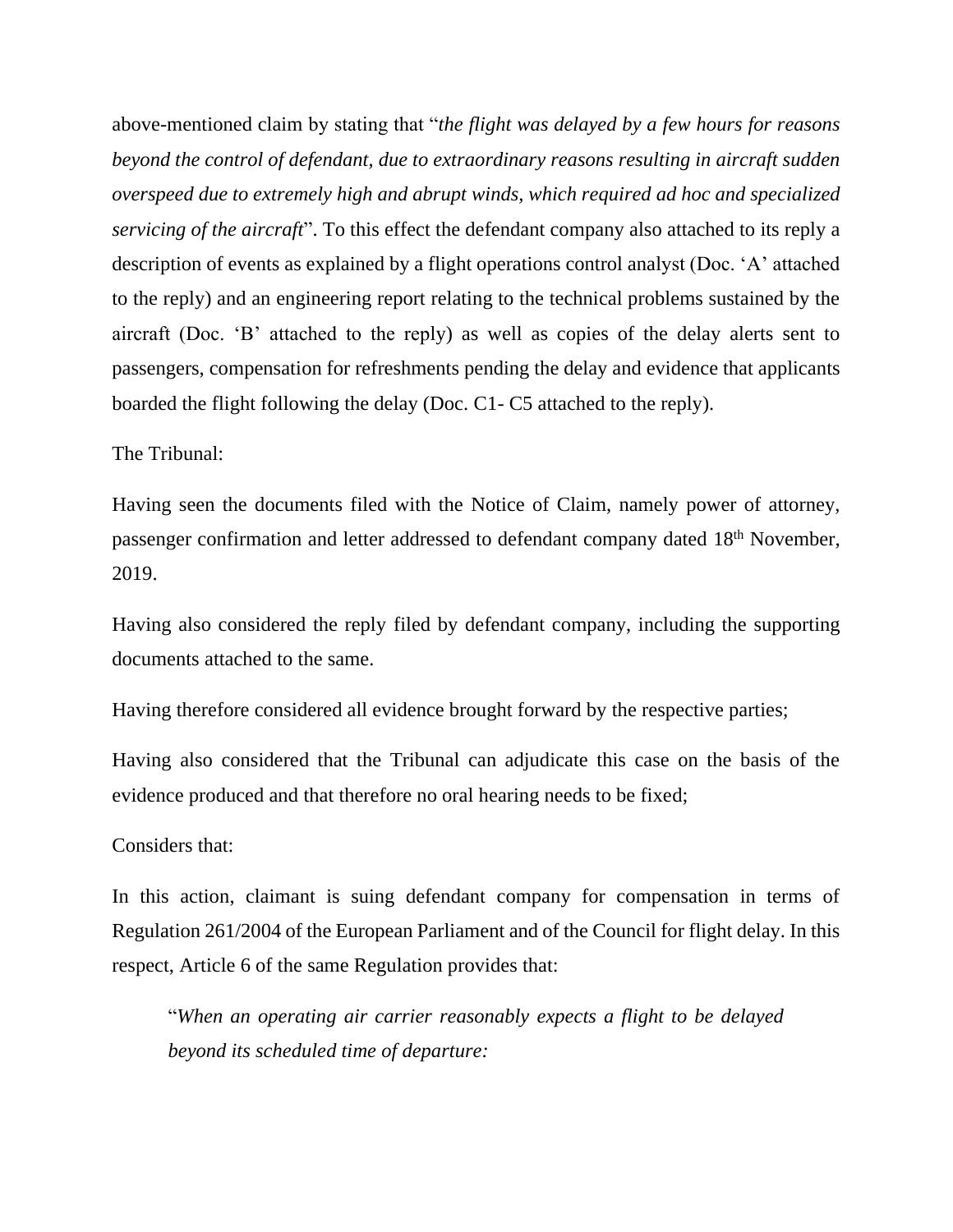*(a) for two hours or more in the case of flights of 1 500 kilometres or less; or* 

*(b) for three hours or more in the case of all intra-Community flights of more than 1 500 kilometres and of all other flights between 1 500 and 3 500 kilometres; or* 

*(c) for four hours or more in the case of all flights not falling under (a) or (b), passengers shall be offered by the operating air carrier:*

*(i) the assistance specified in Article 9(1)(a) and 9(2); and* 

*(ii) when the reasonably expected time of departure is at least the day after the time of departure previously announced, the assistance specified in Article 9(1)(b) and 9(1)(c); and* 

*(iii) when the delay is at least five hours, the assistance specified in Article 8(1)(a).* 

2. In any event, the assistance shall be offered within the time limits set out *above with respect to each distance bracket.*"

With regards to the right of compensation, Article 7 also provides:

"1.*Where reference is made to this Article, passengers shall receive compensation amounting to:* 

*(a) EUR 250 for all flights of 1 500 kilometres or less;* 

*(b) EUR 400 for all intra-Community flights of more than 1 500 kilometres, and for all other flights between 1 500 and 3 500 kilometres;* 

*(c) EUR 600 for all flights not falling under (a) or (b).* 

*In determining the distance, the basis shall be the last destination at which the denial of boarding or cancellation will delay the passenger's arrival after the scheduled time.* 

*2. When passengers are offered re-routing to their final destination on an alternative flight pursuant to Article 8, the arrival time of which does not exceed the scheduled arrival time of the flight originally booked*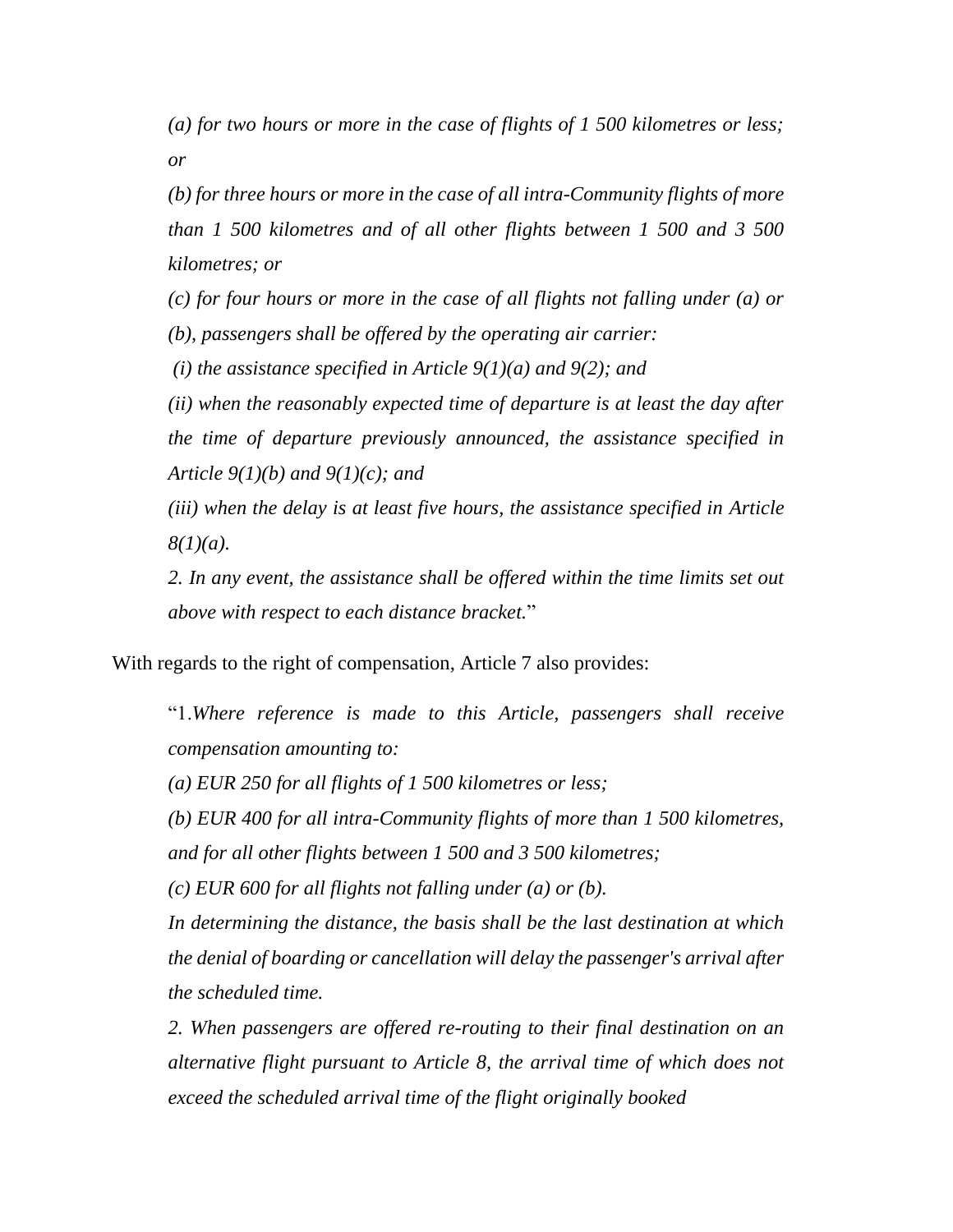*(a) by two hours, in respect of all flights of 1 500 kilometres or less; or (b) by three hours, in respect of all intra-Community flights of more than 1 500 kilometres and for all other flights between 1 500 and 3 500 kilometres; or* 

*(c) by four hours, in respect of all flights not falling under (a) or (b), the operating air carrier may reduce the compensation provided for in paragraph 1 by 50 %.* 

*3. The compensation referred to in paragraph 1 shall be paid in cash, by electronic bank transfer, bank orders or bank cheques or, with the signed agreement of the passenger, in travel vouchers and/or other services.* 

*4. The distances given in paragraphs 1 and 2 shall be measured by the great circle route method."*

In addition to the above-mentioned articles, the Tribunal notes that Preamble 14 and 15 respectively provide as follows:

*(14) As under the Montreal Convention, obligations on operating air carriers should be limited or excluded in cases where an event has been caused by extraordinary circumstances which could not have been avoided even if all reasonable measures had been taken. Such circumstances may, in particular, occur in cases of political instability, meteorological conditions incompatible with the operation of the flight concerned, security risks, unexpected flight safety shortcomings and strikes that affect the operation of an operating air carrier.*

*(15) Extraordinary circumstances should be deemed to exist where the impact of an air traffic management decision in relation to a particular aircraft on a particular day gives rise to a long delay, an overnight delay, or the cancellation of one or more flights by that aircraft, even though all reasonable measures had*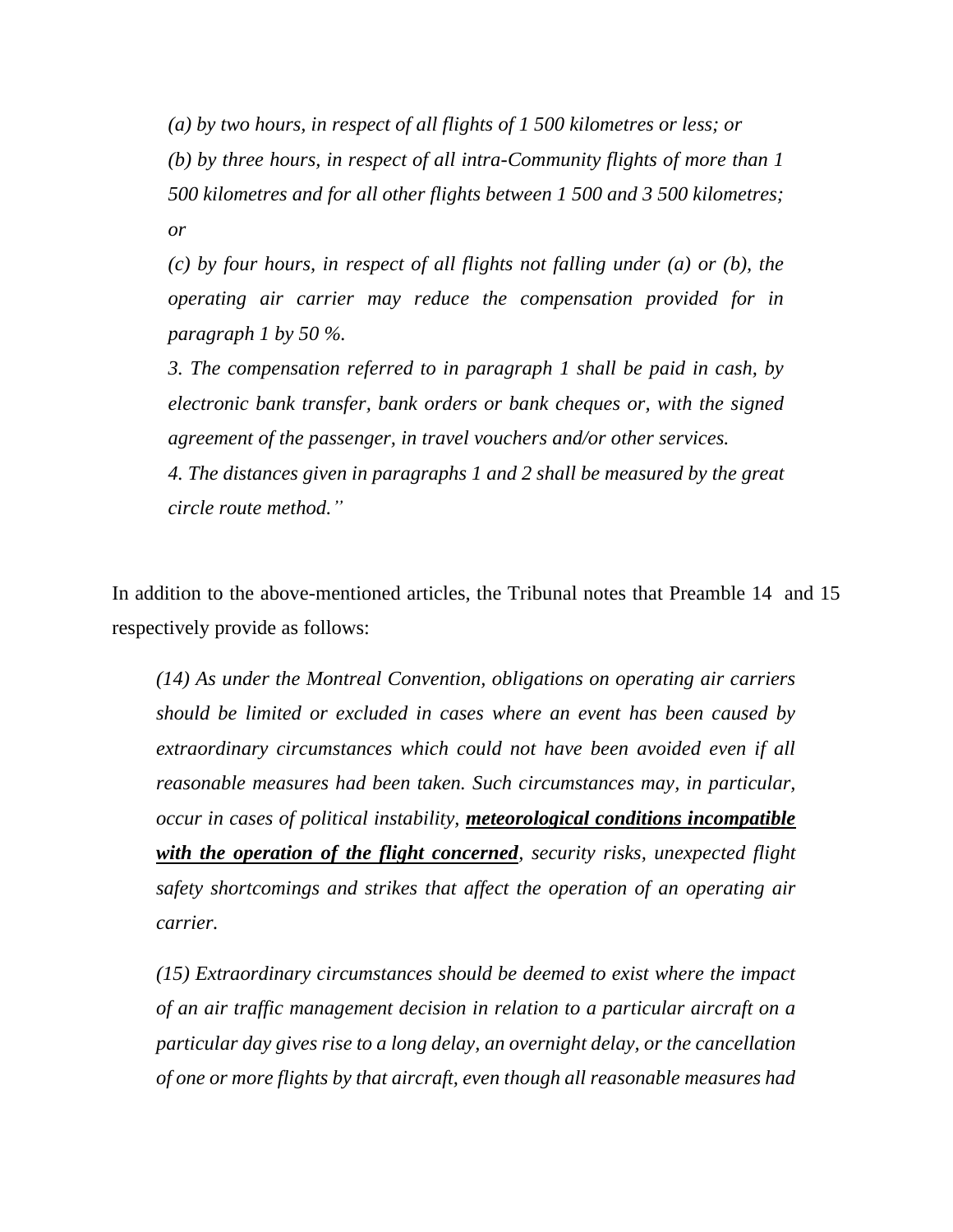*been taken by the air carrier concerned to avoid the delays or cancellations.* (emphasis added)

In furtherance of the above Article 5(3) expressly provides as follows:

*An operating air carrier shall not be obliged to pay compensation in accordance with Article 7, if it can prove that the cancellation is caused by extraordinary circumstances which could not have been avoided even if all reasonable measures had been taken.* (emphasis added)

To this effect, as rightly noted by the defendant company, the National Enforcement Bodies for the above-mentioned Regulation have published a list of extraordinary circumstances whereby Category 10 refers to the following:

*Meteorological conditions or natural disaster or similar events: Conditions and events incompatible with the safe operation of the flight. These conditions and events may be forecast to arise at either the airport of departure, the airport of arrival or along the intended flight path of the aircraft.*

In this particular case, it transpires clearly that the delay suffered by the claimants resulted from the relative aircraft experiencing "*an overspeed situation on approach to TRF due to a sudden increase in wind speed*". In such circumstances "*an overspeed inspection is required to be performed on the aircraft before it can be dispatched for the subsequent flight*". The Engineering Report filed by defendant company continues to clarify that "(t)*his was an unexpected random environmental problem beyond Ryanair's control. As a result of this, flight FR8537 from TRF-MLA experienced a delay to operation.* (…) *This defect came to light on the 18th September 2019 in spite of all required checks being performed and the maintenance specified in the maintenance program being current and up to date in accordance with the aviation regulations.*"

It therefore results from the evidence produced that the delay complained of by the claimants was, truly enough, the result of an unexpected meteorological issue which